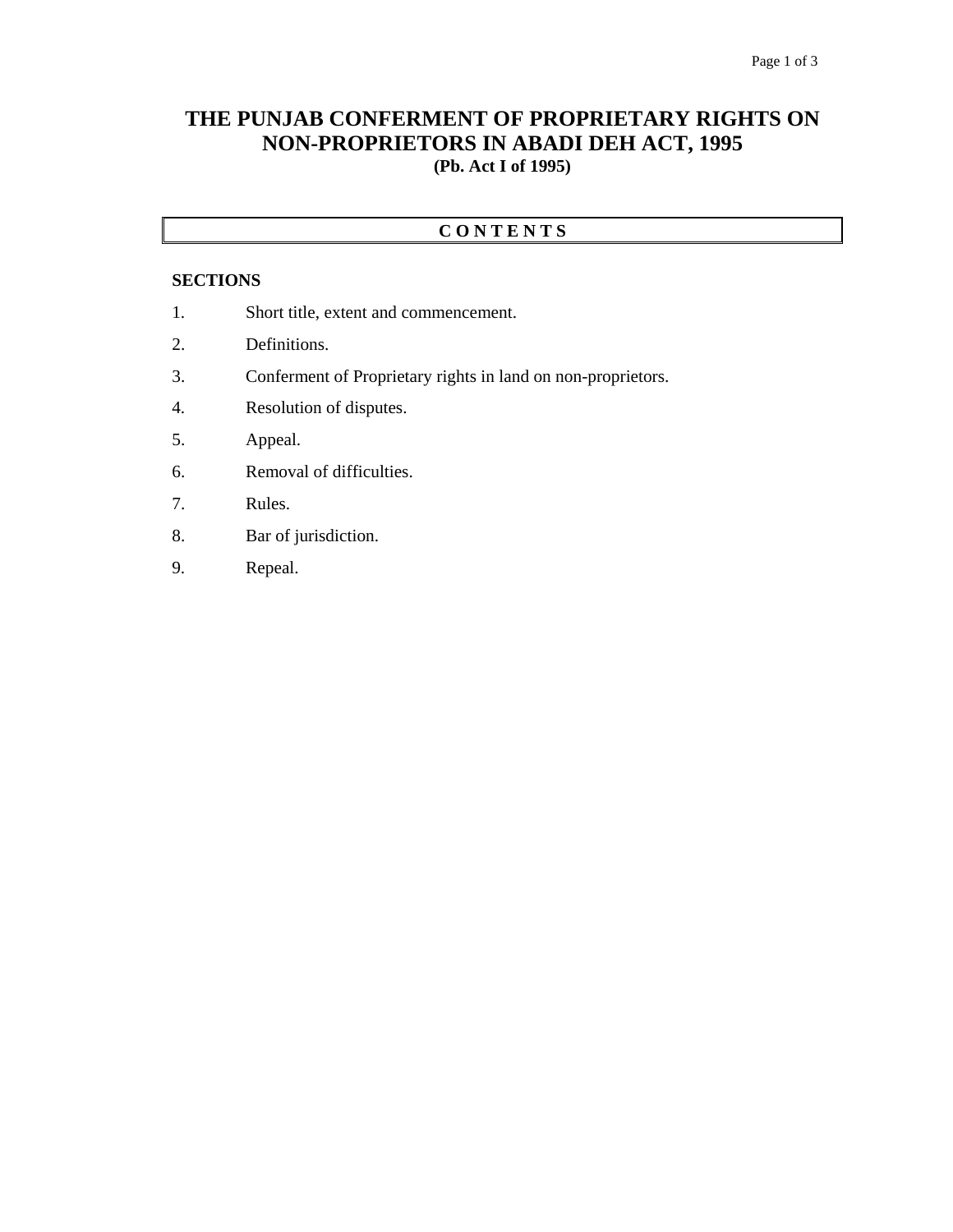# **1 THE PUNJAB CONFERMENT OF PROPRIETARY RIGHTS ON NON-PROPRIETORS IN ABADI DEH ACT, 1995 (Pb. Act I of 1995)**

[l3 February 1995]

### *An Act to provide for the conferment of proprietary rights on non-proprietors in the abadi deh*

Whereas it is expedient to confer proprietary rights on non-proprietors in the abadi deh in conformity with the injunctions of Islam as set out in the Holy Quran and Sunnah;

It is hereby enacted as follows:-

**1.** Short title, extent and commencement.— (1) This Act may be called the Punjab Conferment of Proprietary Rights on Non-proprietors in Abadi Deh Act, 1995.

- (2) It extends to the whole of the Punjab.
- (3) It shall come into force at once.

**2. Definitions.**— In this Act, unless there is anything repugnant in the subject or context—

 (1) "abadi deh" means and includes an area which is recorded as abadi deh in the record of rights prepared under the Punjab Land Revenue Act, 1967(XVII of 1967) but does not include an urban area;

(2) "Collector" means a Collector of the district and includes  $\frac{2}{3}$ [a Deputy District Officer (Revenue)] or any officer specially empowered by the Government to perform the functions of a Collector under this Act;

 $\frac{3}{2}$ [(3) "Executive District Officer (Revenue)" means the Officer Incharge of Group of District Officers as specified in Part-C of First Schedule of Punjab Local Government Ordinance, 2001 under the head "Revenue"];

 $(4)$   $\frac{4}{3}$   $\approx$ [\* \* \* \* \* \* \* \* \* \* \* \*]

 (5) "house" means building or structure used for residential purposes and includes a court-yard;

 (6) "land" means and includes an area under a house in the abadi deh, but does not include any area reserved for a street, a lane, a playground, a school, a mosque or other place of worship, a graveyard, a drinking well or a pond meant for the village community;

 (7) "non-proprietor" means an inhabitant of a village who ordinarily resides in the abadi deh of that village and who under any law or custom or usage having the force of law, in force immediately before the commencement of this Act, is not a co-sharer in the abadi deh in which his house is situated; and

"Urban area" means urban area as defined in clause (iii) of sub-section (1) of section 3 of the Punjab Local Government Ordinance, 1979 (VI of 1979).

 **3. Conferment of Proprietary rights in land on non-proprietors.—** Notwithstanding anything to the contrary contained in any law for the time being in force or in any agreement, instrument, custom or usage or in any decree or order of any court or other authority, all rights, title and interest whatever, in the land which is situated within the abadi deh and which is under a house owned by a non-proprietor, shall on the commencement of this Act, vest in the non-proprietor under whose house it is situate, free of charge, and no compensation shall be claimed by or paid to any person or Government affected by the vesture of proprietary rights in a non-proprietor under this section.